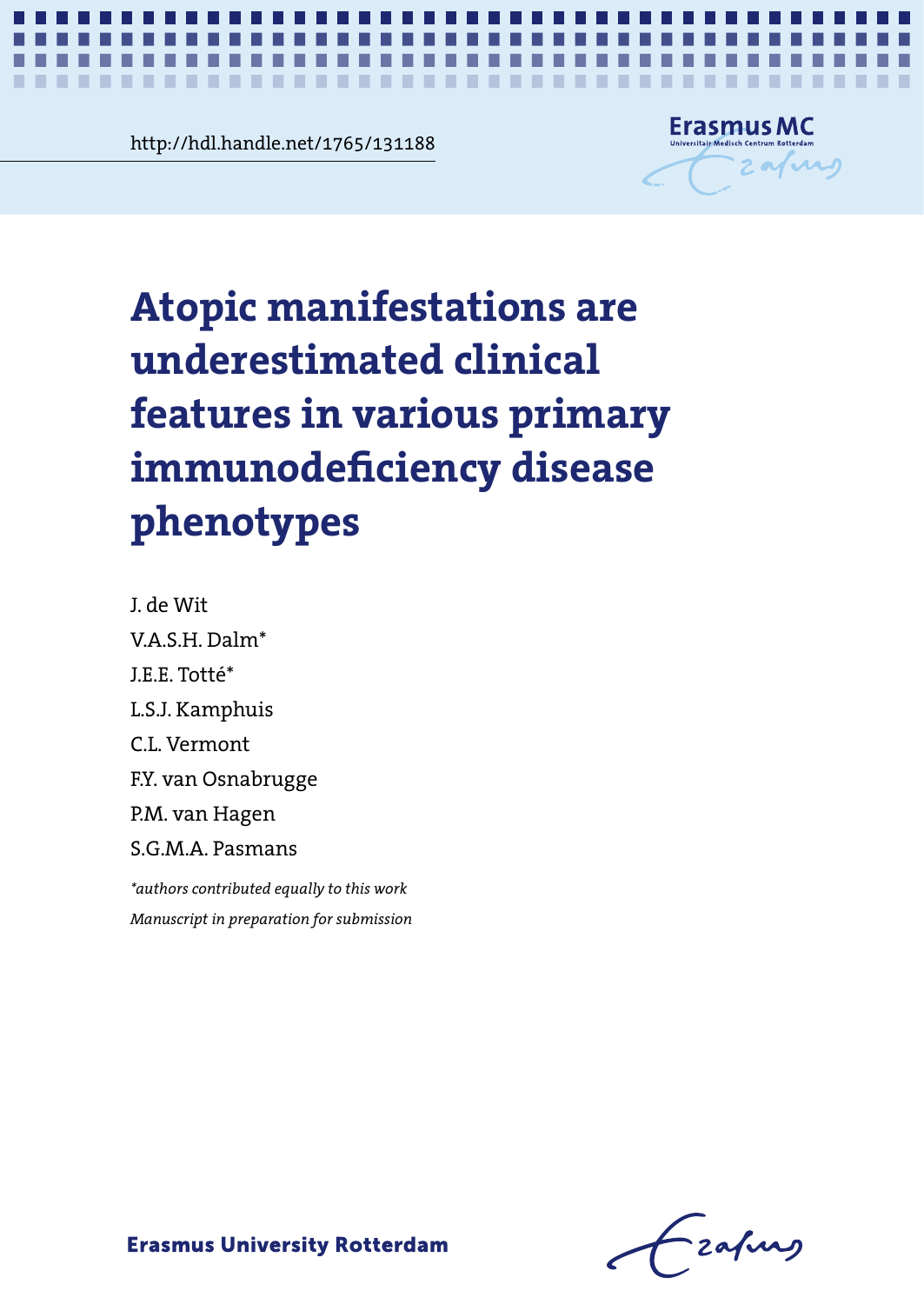## **ABSTRACT**

#### **Background**

Atopic manifestations are described as clinical feature of various primary immunodeficiency disease (PID) phenotypes and in particular frequently reported in the combined immunodeficiencies. The prevalence of atopic manifestations in other PIDs remains largely unknown. Therefore, we aimed to evaluate the prevalence of atopic manifestations in other PIDs and to identify in which PIDs atopic manifestations are most common in order to improve patient care.

#### **Methods**

A partner-controlled questionnaire-based study was performed in pediatric and adult PID patients. Subsequently, data of diagnostic tests for atopic manifestations (i.e. diagnostic criteria for AD, spirometry, specific IgE against food and inhalant allergens) were collected in adult patients to confirm patient-reported atopic manifestations.

#### **Results**

Forty-seven children and 206 adults with PIDs, and 56 partner-controls completed the questionnaire. Thirty-five (74.5%) pediatric and 164 (79.6%) adult patients reported to have ever experienced one or more atopic manifestations compared with 28 (50.0%) partner-controls. In adult patients vs. partner-controls, prevalence of atopic dermatitis was 49.5% vs. 27.3% (*p*=0.003), food allergy 10.7% vs. 1.9% (*p*=0.031), asthma 55.7% vs. 14.8% (*p*<0.001) and allergic rhinitis 49.8% vs. 21.8% (*p*<0.001). The frequency of current atopic manifestations reported by patients was higher than the prevalence based on diagnostic tests (atopic dermatitis 11.2%, food allergy 1.9%, asthma 16.4% and allergic rhinitis 11.5%).

#### **Conclusion**

Atopic manifestations are prevalent clinical features in a large spectrum of PIDs and in our cohort frequently present in patients with combined immunodeficiencies and predominant antibody deficiencies. Evaluation of atopic manifestations should be considered in patients with PIDs.

Lzafurs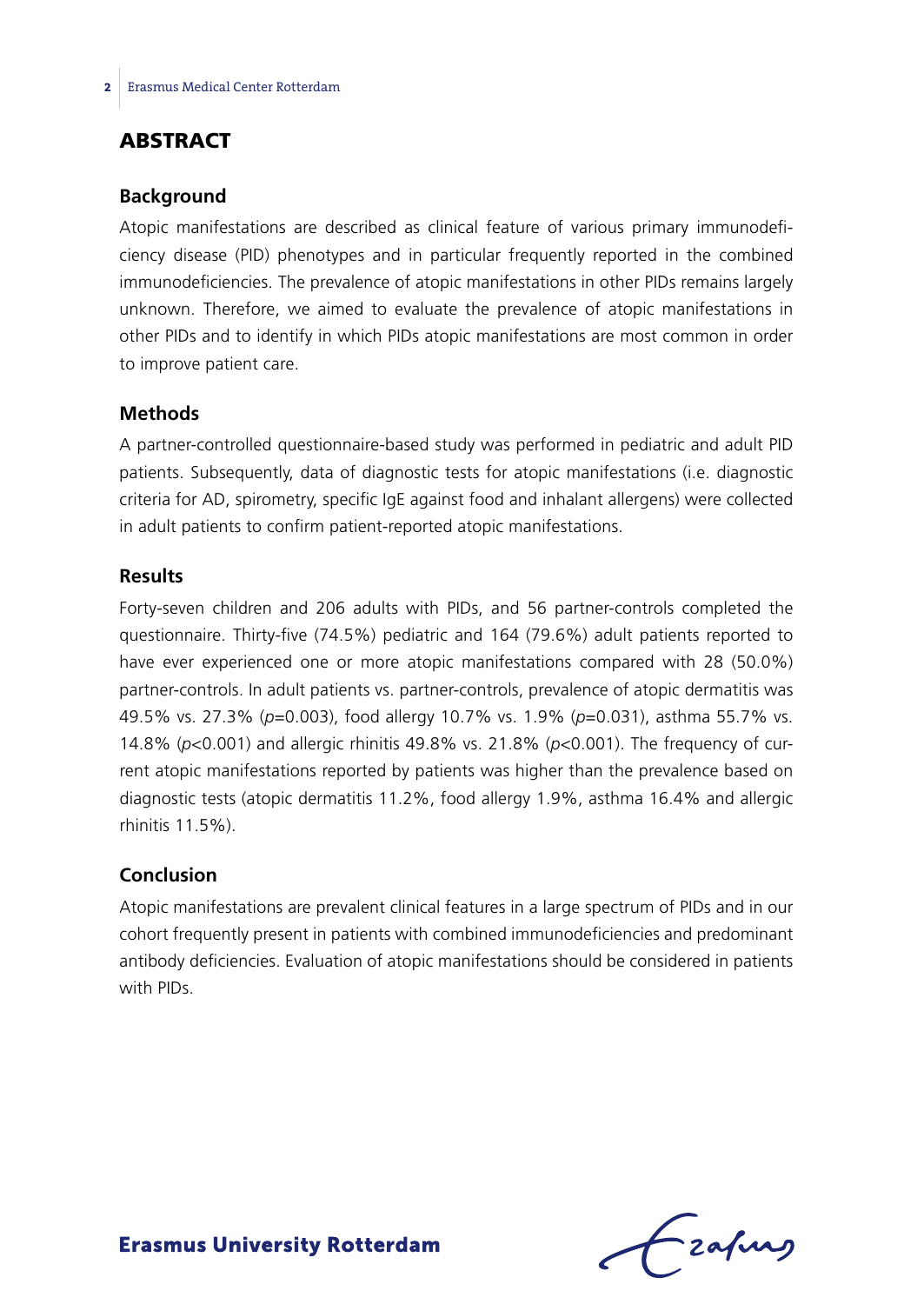### **INTRODUCTION**

Primary immunodeficiency diseases (PIDs) encompass a heterogeneous group of more than 300 inheritable defects of immunity caused by variants in genes encoding functional proteins of human immune cells.<sup>1,2</sup> The incidence of symptomatic PIDs is estimated at 1 in 2,000 live births with a prevalence of 1 in 10,000-12,000 in the general population.<sup>2-4</sup> PIDs are typically characterized by recurrent and/or severe infections. Additionally, patients may suffer from autoimmunity, autoinflammation, malignancy and allergic disorders.<sup>5-7</sup> Allergic manifestations may be part of the so-called atopic syndrome, which is characterized by atopic dermatitis (AD), food allergy (FA), asthma and allergic rhinitis (AR).

Atopic manifestations are described as clinical feature of various PID phenotypes.<sup>2,8,9</sup> Nonetheless, a narrative review reported presence of these manifestations mainly in immunodeficiencies affecting both cellular and humoral immunity (combined immunodeficiencies; CIDs), like DOCK8 deficiency, and CIDs with associated or syndromic features, such as Comèl Netherton syndrome.<sup>8</sup> Other original studies also reported atopic manifestations most commonly in patients with CIDs and in lower frequencies, comparable to prevalence in the general population, in predominant antibody deficiencies (PADs), like selective immunoglobulin (Ig) A deficiency.<sup>9</sup> However, original data on atopic manifestations in PIDs are limited, as studies comprise small patient samples, and the diagnosis of atopic manifestations is generally not based on diagnostic tests, but on medical records or the data source was not described.

The development of atopic manifestations within the atopic syndrome is the result of a genetic predilection to produce specific IgE (sIgE) following exposure to allergens.<sup>10</sup> In this process, presentation of processed allergen by antigen-presenting cells to T lymphocytes leads to activation of B lymphocytes and subsequent production of  $slgE$ <sup>11</sup> Although the pathogenesis of atopic manifestations is complex and multifactorial, its pathogenic pathway could overlap with pathways involved in (certain) PIDs.<sup>12</sup> For example, mutations in the *SPINK5* gene can cause both the Comèl Netherton syndrome and atopy. This genetic overlap might, therefore, explain the presence of atopic manifestations in patients with specific PIDs.

Early recognition and treatment of atopic manifestations in patients with PIDs could prevent clinical deterioration. Currently, diagnostic delay for asthma is still 3.3 years.<sup>13</sup> Airways of untreated asthma patients become chronically swollen and persistence of AR can lead to sleep loss and secondary decreased overall cognitive functioning.<sup>14,15</sup> Furthermore, longterm existence of untreated atopic manifestations may contribute to development of other related disease processes, including sinusitis, and a lower quality of life.<sup>15</sup>

frafing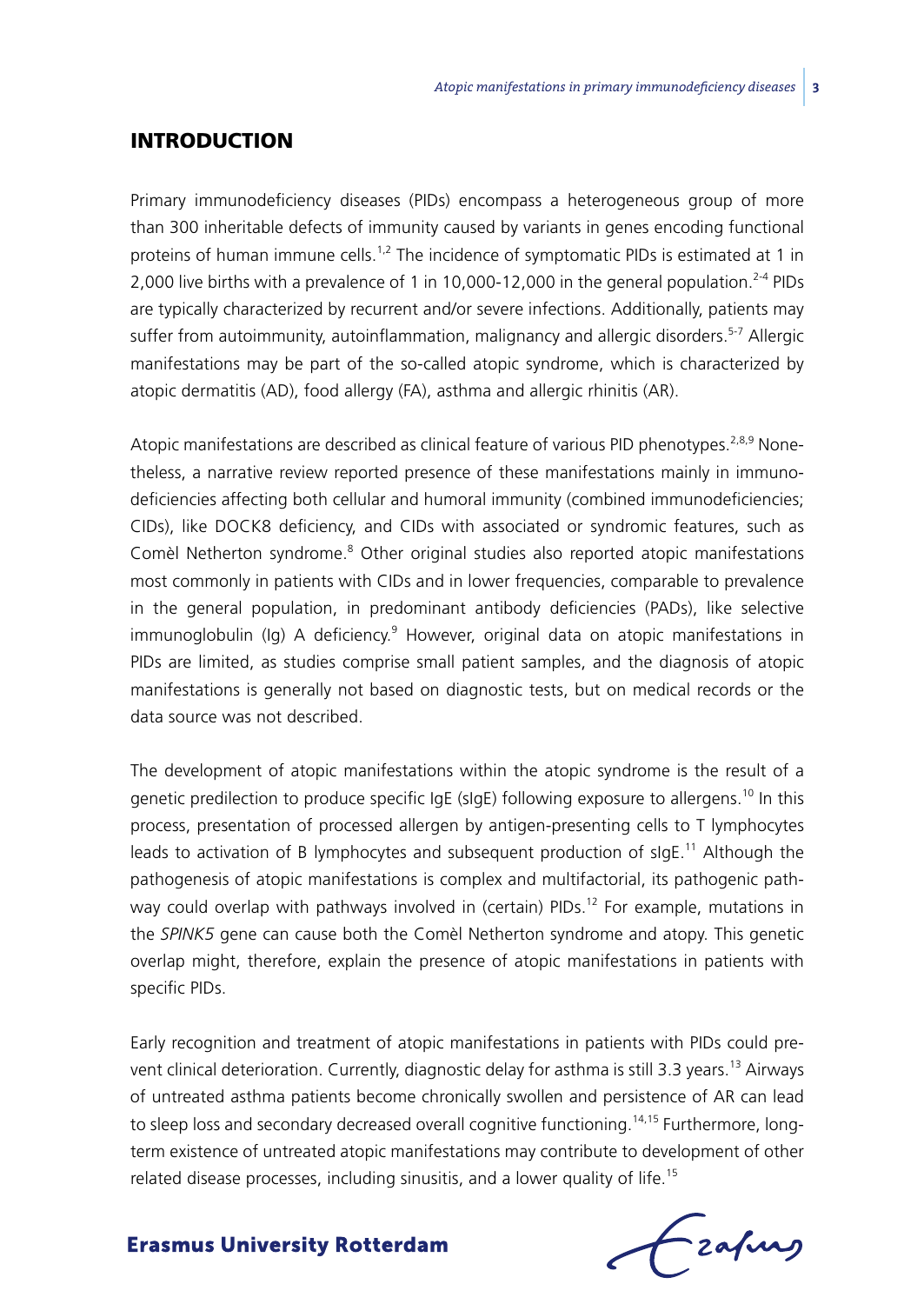The aim of this study is to evaluate the prevalence of atopic manifestations in children and adults with a PID compared to partner-controls by using a questionnaire and diagnostic tests in order to identify specific PIDs with a higher chance of developing the atopic syndrome.

## **METHODS**

#### **Study design**

We performed a retrospective partner-controlled questionnaire-based study on the prevalence of atopic manifestations in patients with PIDs. Furthermore, standard care data on diagnostic tests for AD, FA, asthma and AR were retrospectively and prospectively collected in adult patients to confirm the patient-reported atopic manifestations. The study was designed and conducted by the department of Dermatology, department of Internal Medicine, division of Clinical Immunology, and department of Pediatrics, division of Infectious Diseases, of the Erasmus MC University Medical Center, Rotterdam, The Netherlands. The study procedures were approved by the institutional review board of the Erasmus MC University Medical Center (MEC-2018-1260). All patients aged 16 years or older provided written informed consent themselves. For children below 12 years, both parents or guardians signed, and for children aged 12-16 years both the adolescent and both parents or caregivers signed, in accordance with the Dutch law.

### **Study population**

Patients of all ages with a PID diagnosis according to Picard *et al.* were included.<sup>1</sup> We selected patients from an ongoing database of the department of Internal Medicine, division of Clinical Immunology, and department of Pediatrics, division of Infectious Diseases, Erasmus MC University Medical Center, that prospectively registers all patients diagnosed with a PID (MEC-2013-026). We included patients enrolled in this database between 2013 and September 2018. Patients who underwent a curative hematopoietic stem cell transplantation and patients (or their parent(s)/caregiver(s)) who were not able to read and understand the Dutch language were excluded from this study. The control group consisted of partners of adult patients who completed the questionnaire and were not deceased in order to correct for environmental factors regardless of genetic influences, which might be involved in development of atopic manifestations in PIDs.

#### **Outcome measurements**

The primary outcome of the study was the self-reported prevalence of current and ever experienced atopic manifestations in children (by parent/caregiver) and adults (≥18 years) with a PID compared to adult partner-controls. Secondary outcomes were the age of onset

frafing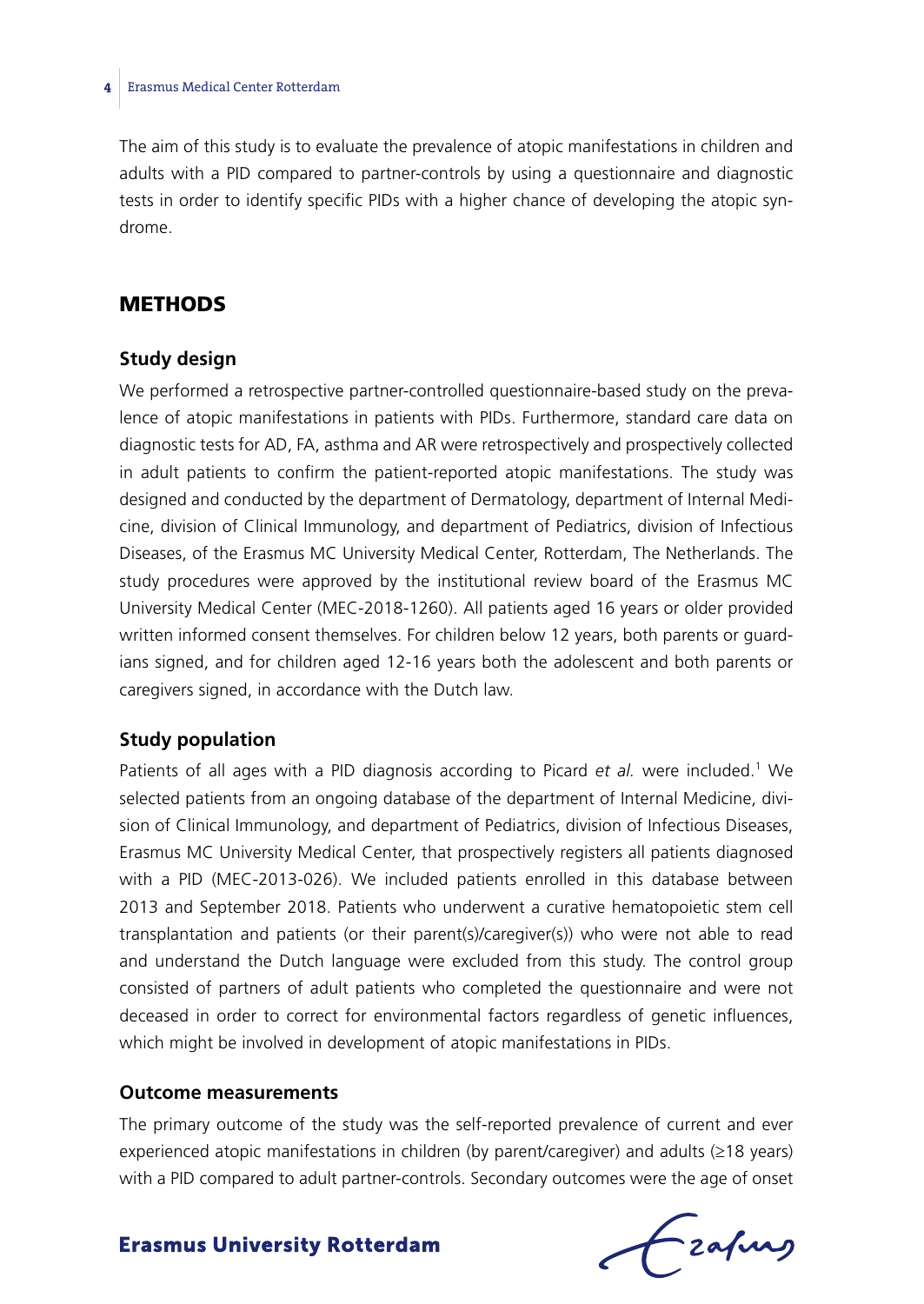of the first atopy-associated symptoms and verification of atopic manifestation using diagnostic criteria or tests. To assess the self-reported or parent-reported (patients <12 years) prevalence of AD, asthma and AR, the Phase Three Core Questionnaire of the International Study of Asthma and Allergies in Childhood (ISAAC) was used (Appendix 1).<sup>16</sup> Asthma data from patients <5 years were not taken into account for further analysis. The prevalence of FA was estimated based on a doctor diagnosis or double-blind, placebo-controlled food challenge (both reported by the patient).

Data from the questionnaires of adult patients were verified using retrospectively and prospectively collected standard care data. The diagnosis of AD was confirmed based on the United Kingdom Working Party Diagnostic Criteria for Atopic Dermatitis by a dermatologist or immunologist at the outpatient clinic.<sup>17-19</sup> Spirometry with either a bronchodilator reversibility test or a bronchial challenge test with histamine was used to confirm the diagnosis of asthma. Asthma was defined according to Global Initiative for Asthma (GINA) guidelines as at least once during the diagnostic process the FEV1/FVC ratio was below the lower limit of normal, the presence of symptoms, and an increase of ≥12% and ≥200 mL from baseline in FEV1 after inhaling a bronchodilator, or a positive provocation test.<sup>20</sup> Additionally, asthma was classified as allergic in case of both sIgE against a panel of inhalant allergens of ≥0.35 kU/L and sIgE against at least one specific inhalant allergen of ≥0.35 kU/L. For verification of the diagnoses FA and AR we used sIgE against a panel of food allergens and a panel of inhalant allergens, respectively. As presence of sIgE to a specific allergen does not necessarily equate to a clinically relevant allergic response to that substance, FA was confirmed if a patient reported a FA that was diagnosed by a doctor or with a double-blind, placebo-controlled food challenge combined with sensitization for food allergens, i.e. sIgE against the panel of allergens of ≥0.35 kU/L and sIgE against at least one specific allergen of ≥0.35 kU/L. Additionally, AR was confirmed if a patient reported ever having hayfever combined with sensitization for inhalant allergens, i.e. sIgE against the panel of allergens of ≥0.35 kU/L and sIgE against at least one specific allergen of ≥0.35 kU/L.

#### **Study procedures**

A questionnaire was sent by mail to 80 pediatric and 359 adult patients with PIDs between October 2017 and September 2018. Standard care data on the diagnosis of atopic manifestations were collected from the electronic patient record until August 2019. Biochemical data, i.e. sIgE against inhalant allergens and food allergens, collected before August 2009 were not used.

- zafung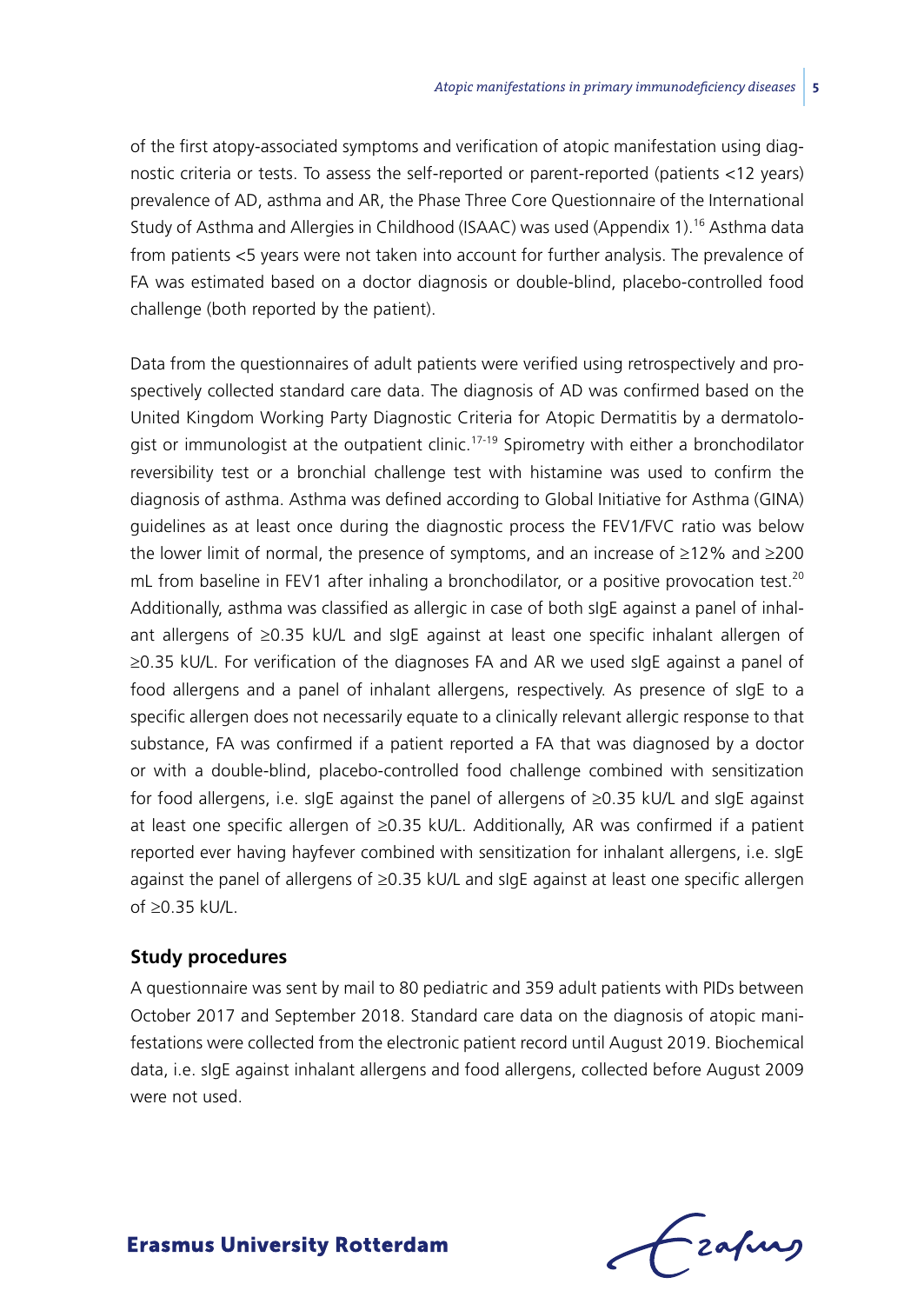#### **Statistical analysis**

The prevalence of atopic manifestations were presented as mean and standard deviation (SD) for normally distributed continuous data or otherwise as median and interquartile range (IQR). The difference in the ever experienced prevalence of atopic manifestations between adult patients and partner-controls was analyzed using a Chi-Square test. Basic descriptive statistics and tests were performed using SPSS version 25.0 for Windows (IBM Corporation, Armonk, NY).

## **RESULTS**

#### **Study population characteristics**

Two hundred and fifty-three patients completed and returned the questionnaire (57.6%; 47 children and 206 adults). Responders and non-responders had comparable demographic and disease characteristics, but adult responders had a higher age compared with adult non-responders (data not shown). The majority of the responding patients (n=218, 86.2%) had a PAD according to the 2017 International Union of Immunological Societies (IUIS) Phenotypic Classification for Primary Immunodeficiencies, including 37 (78.7%) children and 181 (87.9%) adults (Table 1).<sup>21</sup> Median age of the included patients was 47.9 (IQR 24.1-61.1) years; children had a median age of 11.9 (IQR 7.3-15.7) years and adults of 53.6 (IQR 37.5-64.6) years. One hundred and sixteen (45.8%) patients were male. Mean age at time of diagnosis of the PID was 4.6 (SD 4.1) years in pediatric patients and 41.9 (SD 19.9) years in adult patients.

#### **Control group characteristics**

A questionnaire was sent to partners of 201 adult patients as five patients with a PID died after completing the questionnaire. Fifty-six (27.7%) questionnaires of partner-controls were completed, returned and included for further analysis. Partner-controls had a median age of 59.3 (IQR 46.2-69.8) years and 34 (60.7%) were male.

## **Atopic manifestations in children with a primary immunodeficiency disease**

#### *Current atopic manifestations*

Twenty-nine (61.7%) pediatric patients reported to suffer from one or more atopic manifestations at the moment of completing the questionnaire. AD had a prevalence of 19.1%, FA of 25.0%, asthma of 30.4% and AR of 34.8%.

Frafing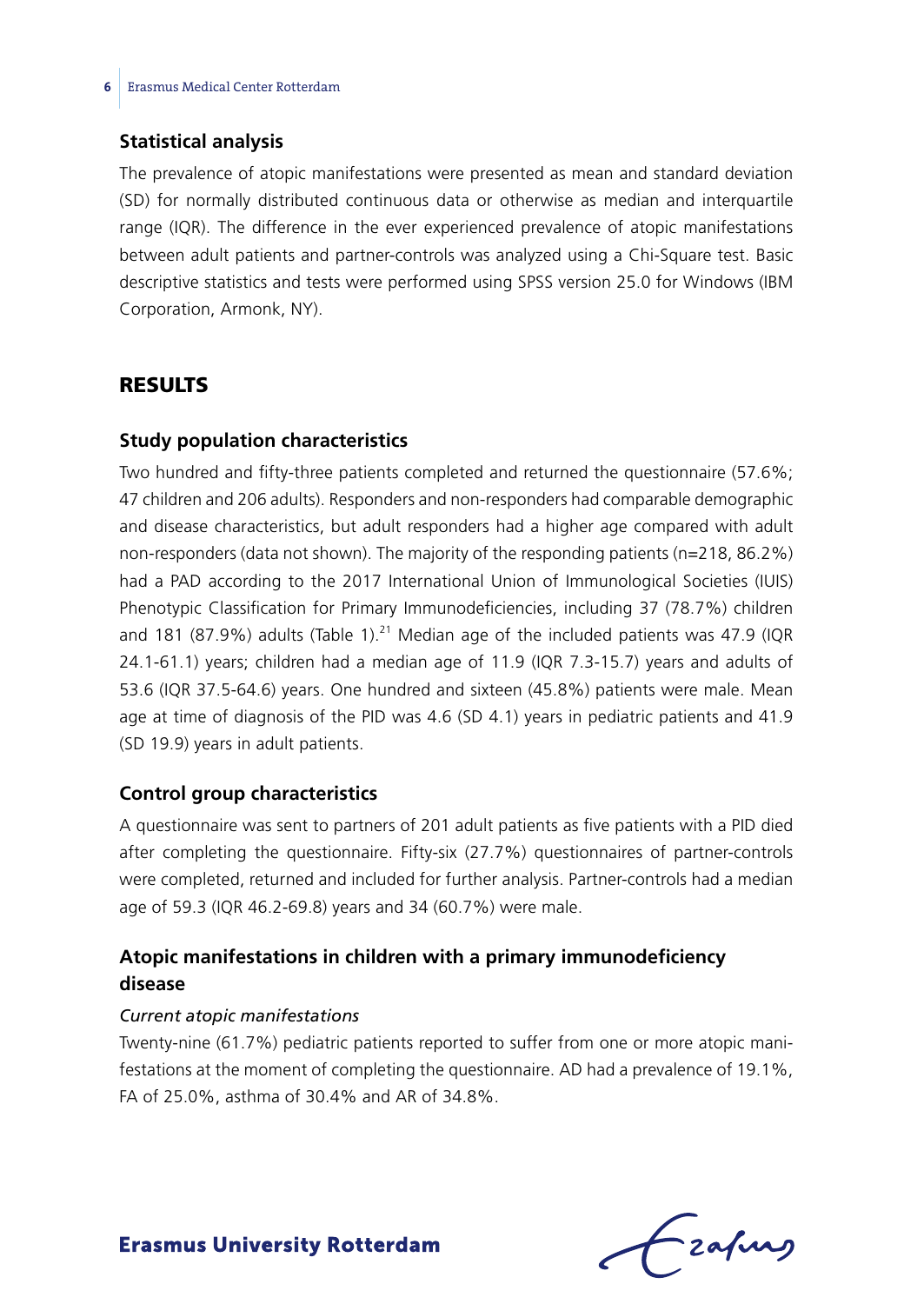|                                                                      | Pediatric<br>patients<br>$(n=47)$ | Adult<br>patients<br>$(n=206)$ | Adult<br>partner-<br>controls<br>(n=56) |
|----------------------------------------------------------------------|-----------------------------------|--------------------------------|-----------------------------------------|
| Age                                                                  |                                   |                                |                                         |
| median (IQR)                                                         | 11.9<br>$(7.3 - 15.7)$            | 53.6<br>$(37.5 - 64.6)$        | 59.3<br>$(46.2 - 69.8)^1$               |
| Sex, male                                                            |                                   |                                |                                         |
| n (% )                                                               | 33 (70.2)                         | 83 (40.3)                      | 34 (60.7)                               |
| Age PID diagnosis, years                                             |                                   |                                | Not applicable                          |
| mean (SD)                                                            | 4.6(4.1)                          | 41.9 (19.9)                    |                                         |
| <b>IUIS phenotypic classification of PID, n (%)</b>                  |                                   |                                | Not applicable                          |
| Immunodeficiencies affecting cellular and humoral immunity           | (0.0)                             | 1(0.5)                         |                                         |
| Combined immunodeficiencies with associated or syndromic<br>features | 1(2.1)                            | 7(3.4)                         |                                         |
| Predominantly antibody deficiencies                                  | 37(78.7)                          | 181 (87.9)                     |                                         |
| - Common variable immunodeficiency                                   | 10(21.3)                          | 74 (35.7)                      |                                         |
| - IgG subclass deficiency                                            | 2(4.3)                            | 34 (16.5)                      |                                         |
| - Selective IgA deficiency                                           | 1(2.1)                            | 5(2.4)                         |                                         |
| - Selective antibody deficiency with normal immunoglobulins          | 0(0.0)                            | 26(12.6)                       |                                         |
| - X-linked agammaglobulinemia                                        | 4(8.5)                            | 7(3.4)                         |                                         |
| - Hypogammaglobulinemia                                              | 12(25.5)                          | 23 (11.2)                      |                                         |
| - Hyper IgM syndrome                                                 | 3(6.4)                            | 3(1.5)                         |                                         |
| - Combined antibody deficiency                                       | 0(0.0)                            | 7(3.4)                         |                                         |
| - Other                                                              | 5(10.6)                           | 2(1.0)                         |                                         |
| Diseases of immune dysregulation                                     | 0(0)                              | 1(0.5)                         |                                         |
| Congenital defects of phagocyte number or function                   | 3(6.4)                            | 2(1.0)                         |                                         |
| Defects in intrinsic and innate immunity                             | 2(4.3)                            | 5(2.4)                         |                                         |
| Autoinflammatory disorders                                           | 2(4.3)                            | 4(1.9)                         |                                         |
| Complement deficiencies                                              | 0(0)                              | 1(0.5)                         |                                         |
| Phenocopies of inborn errors of immunity                             | 0(0)                              | 1(0.5)                         |                                         |
| Unknown                                                              | 2(4.3)                            | 3(1.5)                         |                                         |

**Table 1.** General patient demographics

Abbreviations: IUIS, International Union of Immunological Societies; IQR, interquartile range; n, number; PID, primary immunodeficiency disease. Missings: <sup>1</sup>n=3 (5.4%).

Grafing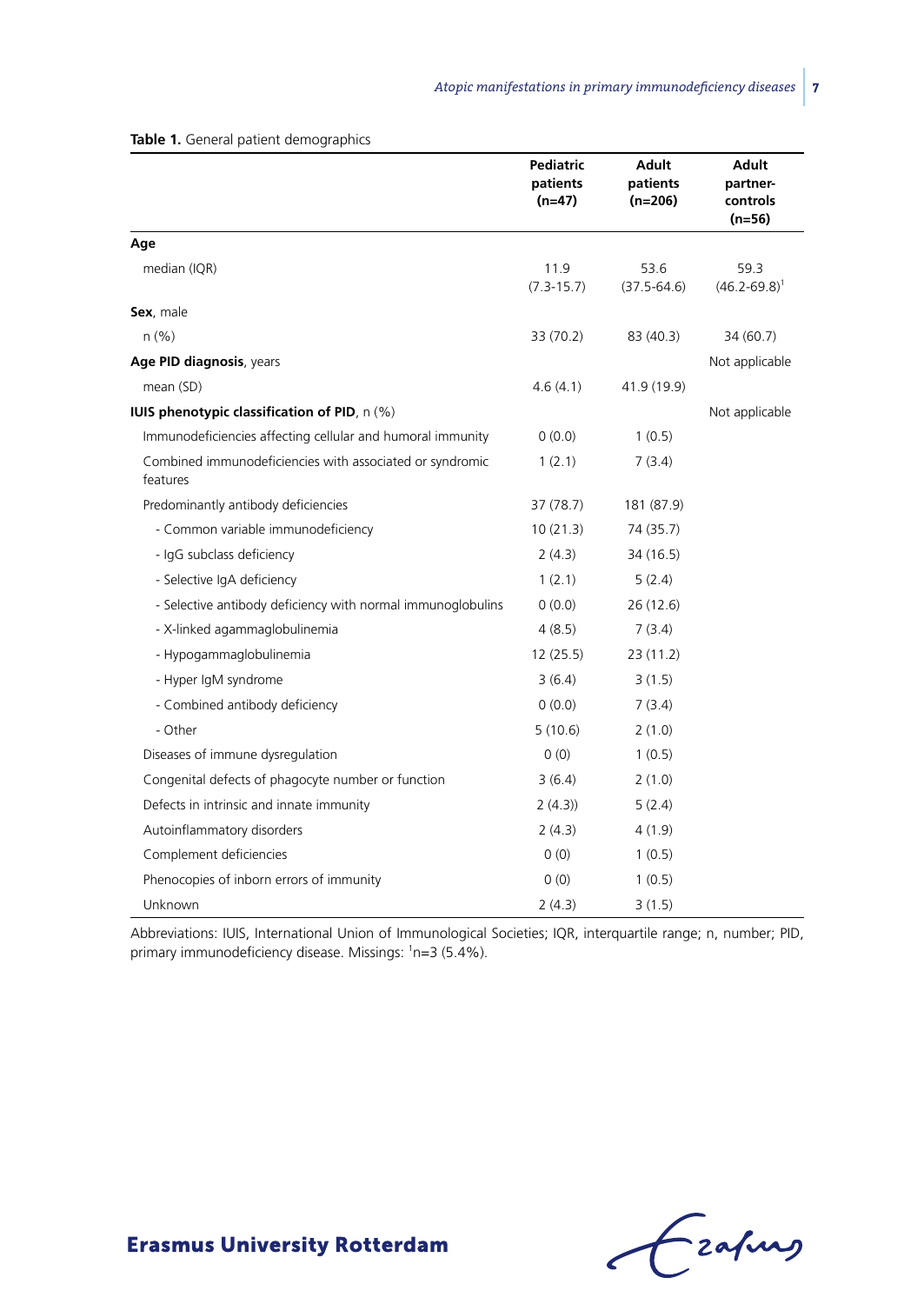#### *Ever experienced atopic manifestations*

At least one ever experienced atopic manifestation was reported by 35 (74.5%) pediatric patients, of which AD (60.0%) had the highest prevalence. Ever experienced FA, asthma and AR were reported by 25.0%, 34.8% and 30.4% of the children, respectively (Tables 2). Atopic manifestations were reported in a large spectrum of PIDs across the various phenotypes. However, the most important conclusion on the prevalence of atopic manifestations could be drawn within the group of PADs due to the large number of patients in this phenotype group (Table 3). The complete spectrum of atopic manifestation was present in 6.4% of the patients. Three, two or one manifestation were reported by 12.8%, 21.3% and 34.0% of the patients, respectively. Mean age of onset of the first atopy-associated symptom was 2.0 (SD 3.1) years for AD, 2.6 (SD 3.5) years for asthma and 5.1 (SD 4.1) years for AR. FA was diagnosed at a mean age of 1.8 (SD 2.3) years.

|                                                                                       | <b>Pediatric</b><br>patients<br>$(n=47)$ | <b>Adult</b><br>patients<br>$(n=206)$                                  | <b>Adult</b><br>partner-<br>controls<br>$(n=56)$ | p-value* |
|---------------------------------------------------------------------------------------|------------------------------------------|------------------------------------------------------------------------|--------------------------------------------------|----------|
| <b>Atopic dermatitis</b>                                                              |                                          |                                                                        |                                                  |          |
| Current, n (%)                                                                        | 9(19.1)                                  | 22 $(10.8)^5$ 3 $(5.5)^{15}$                                           |                                                  |          |
| Ever experienced, n (%)                                                               |                                          | 27 (60.0) <sup>1</sup> 100 (49.5) <sup>6</sup> 15 (27.3) <sup>15</sup> |                                                  | 0.003    |
| Diagnostic criteria <sup>†</sup> , n (%)                                              |                                          | 11 $(11.2)^7$                                                          |                                                  |          |
| <b>Food allergy</b>                                                                   |                                          |                                                                        |                                                  |          |
| Ever diagnosed, n (%)                                                                 |                                          | $9(25.0)^2$ 18 $(10.7)^8$ 1 $(1.9)^{16}$                               |                                                  | 0.031    |
| sigE against food allergens $\geq$ 0.35 kU/L, n (%)                                   |                                          | 5 $(4.8)^9$                                                            |                                                  |          |
| <b>Asthma</b>                                                                         |                                          |                                                                        |                                                  |          |
| Current, n (%)                                                                        |                                          | $14(30.4)^4$ 93 (45.1) <sup>5</sup>                                    | $7(13.0)^{17}$                                   |          |
| Ever experienced, n (%)                                                               | $16(34.8)^4$                             | 113<br>$(55.7)^{10}$                                                   | $8(14.8)^{17}$                                   | < 0.001  |
| Positive spirometry with bronchodilator reversibility test <sup>#</sup> ,<br>$n (\%)$ |                                          | $10(16.4)^{11}$                                                        |                                                  |          |
| Positive bronchial challenge test with histamine, n (%)                               |                                          | $6(24.0)^{12}$                                                         |                                                  |          |
| <b>Allergic rhinitis</b>                                                              |                                          |                                                                        |                                                  |          |
| Current, n (%)                                                                        | $16(34.8)^4$                             | 91 $(45.1)^5$                                                          | $9(16.4)^{15}$                                   |          |
| Ever experienced, n (%)                                                               | 14 $(30.4)^4$                            | 102<br>$(49.8)^{13}$                                                   | $12(21.8)^{15}$                                  | < 0.001  |
| sigE against inhalant allergens ≥0.35 kU/L, n (%)                                     |                                          | $25(19.2)^{14}$                                                        |                                                  |          |

**Table 2.** Atopic manifestations in primary immunodeficiency diseases

Missings: <sup>1</sup>n=2 (4.3%), <sup>2</sup>n=11 (23.4%), <sup>3</sup>n=6 (12.8%), <sup>4</sup>n=1 (2.1%), <sup>5</sup>n=2 (1.0%), <sup>6</sup>n=4 (1.9%), <sup>7</sup>n=108 (52.4%), <sup>8</sup>n=37 (18.0%), <sup>9</sup> (52.4%), <sup>8</sup>n=37 (18.0%), <sup>9</sup>n=101 (49.0%), <sup>10</sup>n=3 (1.5%), <sup>11</sup>n=145 (70.4%), <sup>12</sup>n=181 (87.9%), <sup>13</sup>n=1 (0.5%),<br><sup>14</sup>n=76 (36.9%), <sup>15</sup>n=1 (1.8%), <sup>16</sup>n=3 (5.4%), <sup>17</sup>n=2 (3.6%). <sup>†</sup>United Kingdom Working Party's Diagnost teria for Atopic Dermatitis applied by a dermatologist or immunologist at the outpatient clinic.<sup>1-3</sup> <sup>‡</sup>Positive was defined according to Global Initiative for Asthma (GINA) guidelines as a FEV1/FVC ratio below the lower limit of normal and an increase of ≥12% and ≥200 mL from baseline in FEV1 after inhaling a bronchodilator.<sup>4</sup> \*Difference in prevalence of ever experienced atopic manifestations between adult patients and partner-controls.

frafing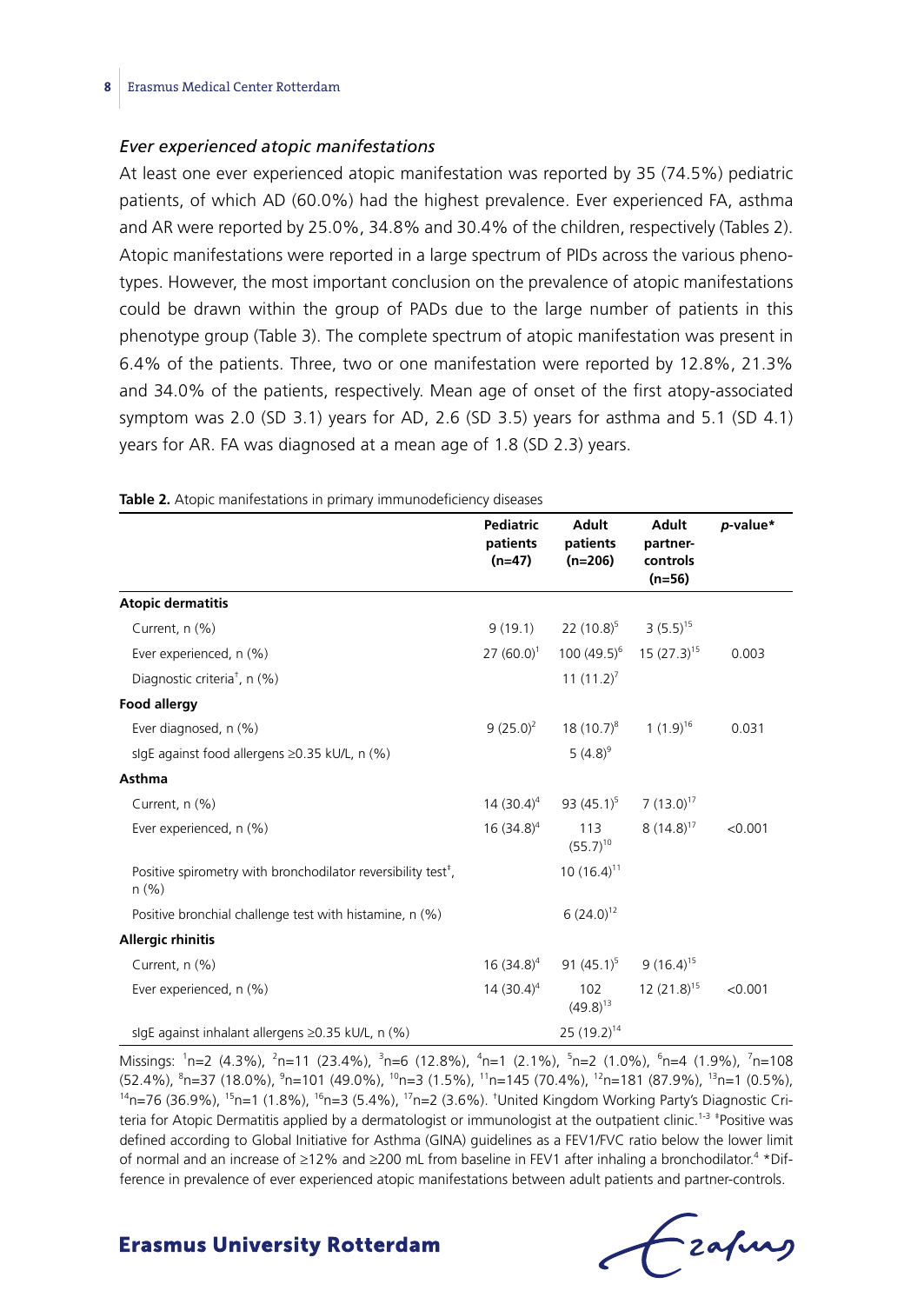## **Atopic manifestations in adults with a primary immunodeficiency disease and partner-controls**

#### *Current atopic manifestations*

At least one atopic manifestation at the moment of completing the questionnaire was reported by 134 (65.0%) adult patients and 17 (30.4%) adult partner-controls. AD had a prevalence of 10.8%, FA of 10.7%, asthma of 45.1% and AR of 45.1% (Tables 2). The prevalence of current atopic manifestations in partner-controls was 5.5% for AD, 1.9% for FA, 13.0% for asthma and 16.4% for AR (Tables 2).

#### *Ever experienced atopic manifestations*

A total of 164 (79.6%) patients reported to have ever experienced one or more atopic manifestations. AD showed a prevalence of 49.5%, FA of 10.7%, asthma of 55.7% and AR of 49.8% (Tables 2). Fifty percent (n=28) of partner-controls reported to have ever experienced at least one atopic manifestation. Adult patients generally had a significantly higher prevalence of atopic manifestations as compared with partner-controls. Partner-controls showed AD in 27.3% (*p*=0.003), FA in 1.9% (*p*=0.031), asthma in 14.8% (*p*<0.001) and AR in 21.8% (*p*<0.001) (Tables 2). Atopic manifestations were reported across the various PID phenotypes. However, the most important conclusions on the prevalence of atopic manifestations could be drawn in the CIDs with associated or syndromic features and PADs because of the large number of patients (Table 3). The complete spectrum of atopic manifestation was present in 4.4% of the patients. Three, two or one manifestation was reported by 23.3%, 23.8% and 28.3% of the patients, respectively. None of the partnercontrols reported the complete spectrum of atopic manifestations. Three, two or one atopic manifestations were reported by 5.4%, 5.4% and 39.3% of the partner-controls, respectively. The first atopy-related symptom in patients was observed at a mean age of 23.4 (SD 23.7) years in AD, 24.1 (SD 20.9) years in FA, 20.2 (SD 18.9) years in asthma and 19.2 (SD 11.7) years in AR. In controls, corresponding ages were 28.9 (SD 27.5), 24, 16.0 (SD 15.8) and 23.0 (SD 13.1) years, respectively.

#### **Diagnostic criteria and tests on atopic manifestations**

Data on inspection of the skin was available from 98 patients, of which 11 (11.2%) patients were diagnosed with AD. Data on sIgE against a panel of food allergens was known for 105 patients. Five (4.8%) patients had elevated sIgE levels (≥0.35 kU/L) against the panel. Within these patients, slgE levels for 17 specific allergens were ≥0.35 kU/L, suggesting sensitization. Six food allergens within two (1.9%) patients were also reported by patients with a FA based on doctor diagnosis or double-blind, placebo-controlled food challenge (both patient-reported), which indicates a true food allergy. Bronchodilator reversibility tests were performed in 61 patients and bronchial challenge tests with histamine in 25 patients. Based on the diagnostic tests, 11 (16.4%) patients had confirmed asthma, of

Czapurs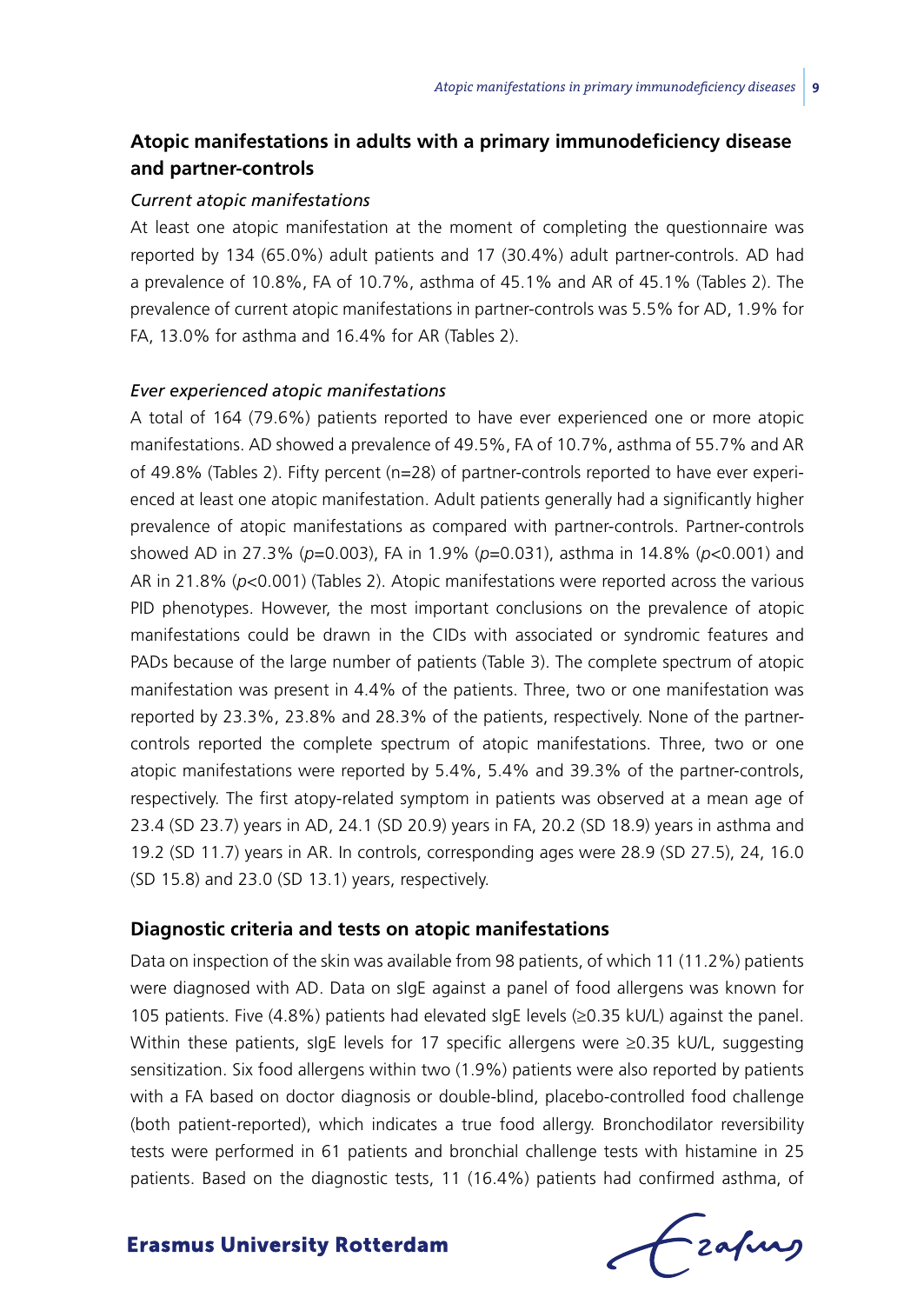## **10** Erasmus Medical Center Rotterdam

**Table 3.** Ever experienced atopic manifestation according to IUIS phenotypic classification for primary immunodeficiency diseases  $\overline{\phantom{a}}$ 

|                                                                             | <b>Pediatric patients</b><br>$(n=47)$ | <b>Adult patients</b><br>$(n=206)$ |
|-----------------------------------------------------------------------------|---------------------------------------|------------------------------------|
| Immunodeficiencies affecting cellular and humoral<br>immunity, $n$ (%)      | $n=0$                                 | $n=1$                              |
| Atopic dermatitis                                                           |                                       | 0(0.0)                             |
| Food allergy                                                                |                                       | 0(0.0)                             |
| Asthma                                                                      |                                       | 1(100)                             |
| Hayfever                                                                    |                                       | 0(0.0)                             |
| Combined immunodeficiencies with associated or<br>syndromic features, n (%) | $n=1$                                 | $n=7$                              |
| Atopic dermatitis                                                           | 0(0.0)                                | 4(57.1)                            |
| Food allergy                                                                | $0(0.0)^1$                            | $2(33.3)^5$                        |
| Asthma                                                                      | 0(0.0)                                | 5(71.4)                            |
| Hayfever                                                                    | 0(0.0)                                | 5(71.4)                            |
| Predominantly antibody deficiencies, n (%)                                  | $n = 37$                              | $n = 181$                          |
| Atopic dermatitis                                                           | 21 $(60.0)^2$                         | 91 $(51.4)^6$                      |
| Food allergy                                                                | $7(25.9)^3$                           | $17(11.6)^7$                       |
| Asthma                                                                      | $15(41.7)^4$                          | $104(58.1)^8$                      |
| Hayfever                                                                    | 11 $(29.7)^4$                         | 95 $(52.8)^9$                      |
| Diseases of immune dysregulation, n (%)                                     | $n=0$                                 | $n=1$                              |
| Atopic dermatitis                                                           |                                       | 0(0.0)                             |
| Food allergy                                                                |                                       | 0(0.0)                             |
| Asthma                                                                      |                                       | 0(0.0)                             |
| Hayfever                                                                    |                                       | 0(0.0)                             |
| Congenital defects of phagocyte number or function,<br>n(% )                | $n=3$                                 | $n=2$                              |
| Atopic dermatitis                                                           | 2(66.7)                               | 1(50.0)                            |
| Food allergy                                                                | 1(33.3)                               | 1(50.0)                            |
| Asthma                                                                      | 1(33.3)                               | 1(50.0)                            |
| Hayfever                                                                    | 3(100.0)                              | 0(0.0)                             |
| Defects in intrinsic and innate immunity, $n$ (%)                           | $n=2$                                 | $n=5$                              |
| Atopic dermatitis                                                           | 2(100)                                | 2(40.0)                            |
| Food allergy                                                                | 0(0.0)                                | $(0.0)^{10}$                       |
| Asthma                                                                      | 0(0.0)                                | 1(20.0)                            |
| Hayfever                                                                    | 0(0.0)                                | 1(20.0)                            |
| Autoinflammatory disorders, n (%)                                           | $n=2$                                 | $n=4$                              |
| Atopic dermatitis                                                           | 2(100)                                | 0(0.0)                             |
| Food allergy                                                                | 1(50.0)                               | 0(0.0)                             |
| Asthma                                                                      | 0(0.0)                                | 0(0.0)                             |
| Hayfever                                                                    | 0(0.0)                                | 1(25.0)                            |

Grafing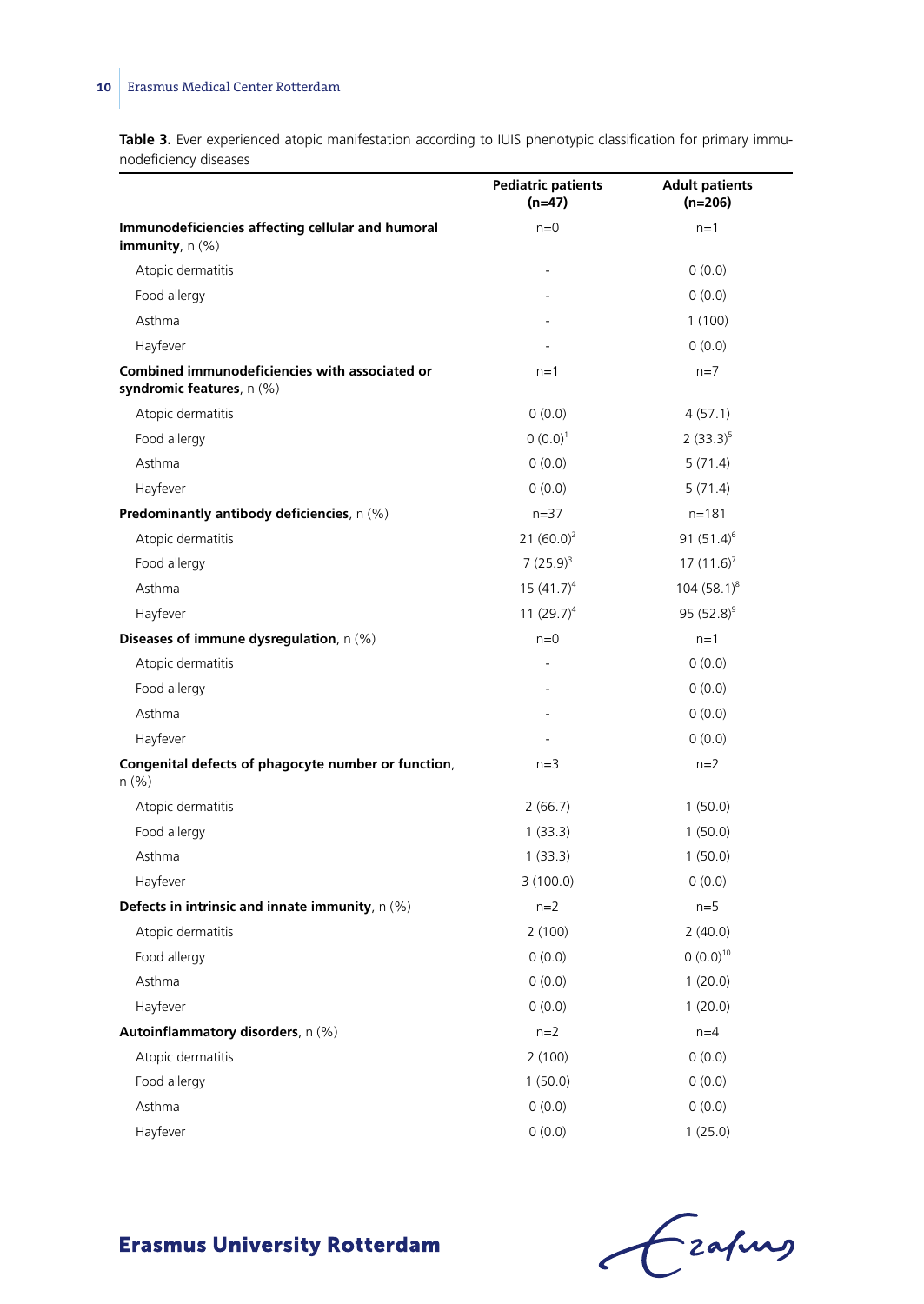|                                                   | <b>Pediatric patients</b><br>$(n=47)$ | <b>Adult patients</b><br>$(n=206)$ |
|---------------------------------------------------|---------------------------------------|------------------------------------|
| <b>Complement deficiencies</b> , n (%)            | $n=0$                                 | $n=1$                              |
| Atopic dermatitis                                 | ٠                                     | 0(0.0)                             |
| Food allergy                                      |                                       | 0(0.0)                             |
| Asthma                                            | ۰                                     | 0(0.0)                             |
| Hayfever                                          | ٠                                     | 0(0.0)                             |
| Phenocopies of inborn errors of immunity, $n$ (%) | $n=0$                                 | $n=1$                              |
| Atopic dermatitis                                 | ٠                                     | 0(0.0)                             |
| Food allergy                                      |                                       | 0(0.0)                             |
| Asthma                                            | ۰                                     | 0(0.0)                             |
| Hayfever                                          | ٠                                     | 0(0.0)                             |
| Unknown, $n$ (%)                                  | $n=2$                                 | $n=3$                              |
| Atopic dermatitis                                 | 2(100)                                | 2(66.7)                            |
| Food allergy                                      | 0(0.0)                                | 0(0.0)                             |
| Asthma                                            | 0(0.0)                                | $1(50.0)^{11}$                     |
| Hayfever                                          | 0(0.0)                                | 0(0.0)                             |

**Table 3.** Ever experienced atopic manifestation according to IUIS phenotypic classification for primary immunodeficiency diseases (continued)

Missings: 'n=1 (100%), <sup>2</sup>n=2 (5.4%), <sup>3</sup>n=10 (27.0%), <sup>4</sup>n=1 (2.7%), <sup>5</sup>n=1 (14.3%), <sup>6</sup>n=4 (2.2%), <sup>7</sup>n=34 (18.8%),<br><sup>8</sup>n=2 (1.1%), <sup>9</sup>n=1 (0.6%), <sup>10</sup>n=2 (20.0%), <sup>11</sup>n=1 (33.3%) n=2 (1.1%), <sup>9</sup>n=1 (0.6%), <sup>10</sup>n=2 (20.0%), <sup>11</sup>n=1 (33.3%).

which half of the patients reported to have ever experienced asthma as well. Data on sIgE against a panel of inhalant allergens was known for 130 patients, of which 25 (19.2%) patients had elevated sIgE levels (≥0.35 kU/L). Most prevalent specific inhalant allergens were house dust mite (*Dermatophagoides pteronyssinus*) (n=14), followed by grass pollen  $(n=12)$ , birch tree pollen  $(n=9)$ , cat dander  $(n=8)$ , dog dander  $(n=7)$ , mugwort pollen  $(n=5)$ , rabbit dander and horse dander (both n=1) (Tables 2). Fifteen (11.5%) of these patients also reported ever experienced hayfever in the questionnaire, indicating true AR.

## **DISCUSSION**

This study demonstrates that all atopic manifestations, including AD, FA, asthma and AR, are prevalent in children and adults with PIDs. In adult patients, patient-reported ever experienced atopic manifestations were significantly more common when compared with adult partner-controls. The atopic manifestations were reported in a large spectrum of PIDs across the various phenotypes, of which the most important conclusions can be drawn within the CIDs and PADs (prevalence ranging from 11.6% for FA to 71.4% for asthma and AR) because of the high number of patients.

- zafung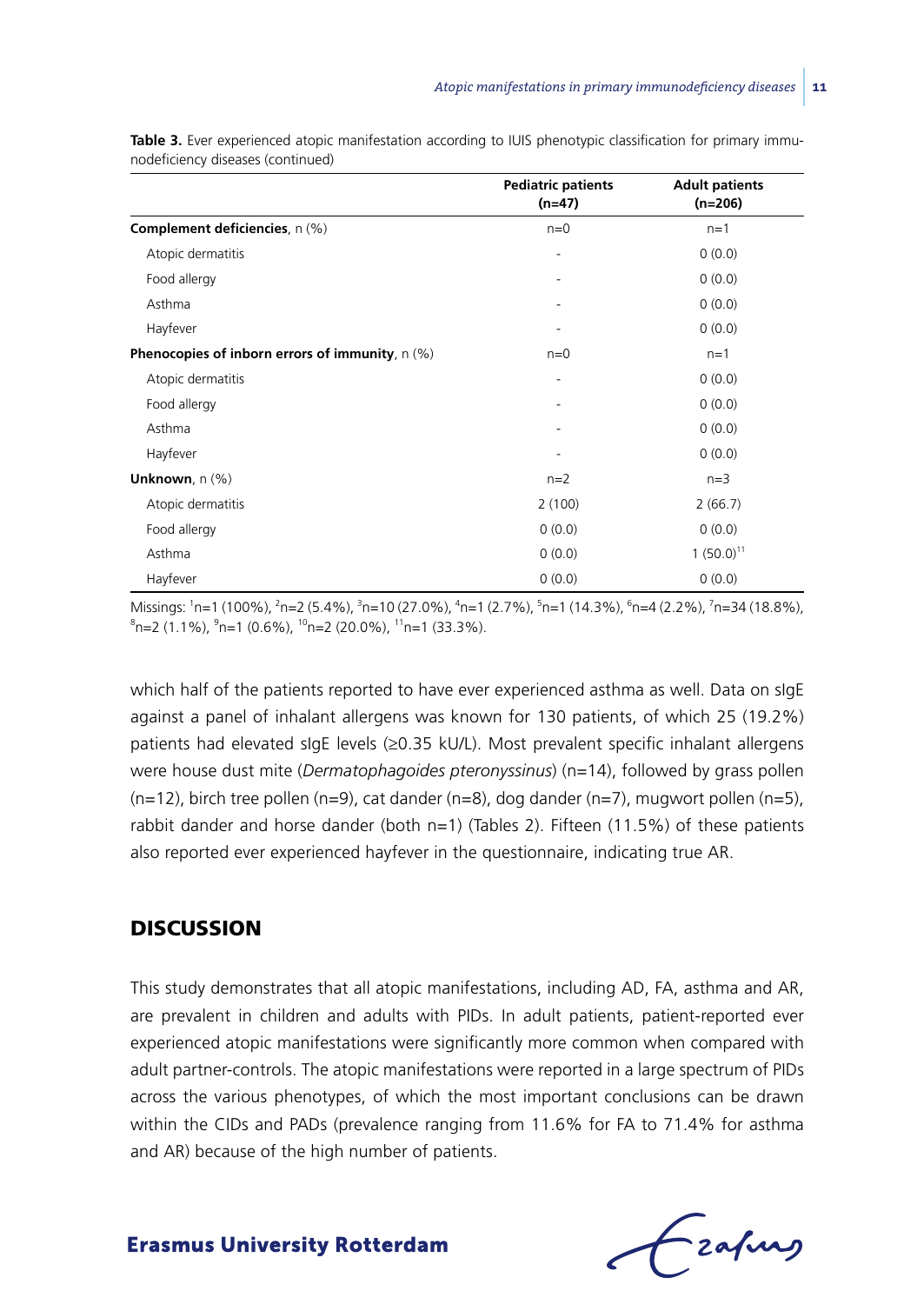This is the first study evaluating the prevalence of atopic manifestations in a cohort of children and adults with a PID using both questionnaire data and diagnostic criteria or tests. Compared to previous reports, in which diagnosis of atopic manifestations was generally based on patient records or the data source was not described, we found a significantly higher prevalence of atopic manifestations in patients with a PAD and comparable numbers of patients with atopic manifestations in CIDs.<sup>9</sup>

The pathogenic pathway involved in development of the atopic syndrome could be characterized by autoallergy, in which atopy seems to stand at the boundary between allergy and auto-immunity, given the presence of  $I$ gE antibodies against self-proteins.<sup>22-24</sup> Based on this pathway, in which T lymphocytes play a central role, patients with a PID affecting cellular immunity, such as CIDs, might be more predisposed to developing atopic manifestations.<sup>12</sup> PADs, on the other hand, are generally characterized by a primary antibody production failure. A significant number of patients with common variable immunodeficiency disorder (CVID), the most prevalent PAD (38.5% of all PADs in our cohort), shows also disturbed T lymphocyte function in addition to their primary humoral immunodeficiency, which could contribute to development of the atopic syndrome.<sup>25</sup> Moreover, approximately one third of the CVID patients have a clinical phenotype with autoimmunity, which is inverse correlated with CD8 cell proportions, indicating a T lymphocyte dysfunction as well.<sup>26</sup> However, the exact mechanism underlying the development of atopic manifestations in PIDs remains to be elucidated.

De Wit *et al.* previously identified 22 genes that are related to development of atopy, but are also involved in PIDs.<sup>12</sup> These genes included mainly disease-causing genes resulting in CIDs  $(n=10)$ , defects in intrinsic and innate immunity  $(n=5)$  and diseases of immune dysregulation (n=5). Only two atopy-related genes were also associated with PADs. Furthermore, the Th lymphocyte-mediated genetic pathway was identified to be involved in atopy, which could explain the predominance of atopic manifestations in cellular immunodeficiencies.

Several aspects should be taken into account when interpreting the results of this study. Firstly, according to the atopic march, in which the course of atopic manifestations over time is characterized (generally starting with AD in infancy and followed by FA, asthma and AR later in childhood), the prevalence of asthma and AR in pediatric patients with a PID might be underestimated due to the age of these patients.<sup>27</sup> Secondly, the prevalence of current FA, asthma and AR reported by adult patients was significantly higher than the prevalence based on diagnostic test results. This discrepancy could be due to overreporting clinical symptoms related to atopy, as is known from FA, in which only half of the patients that believe they are allergic to food actually have a proven intolerance, or because PID patients commonly have asthma-like airway complaints regardless of a

Frafing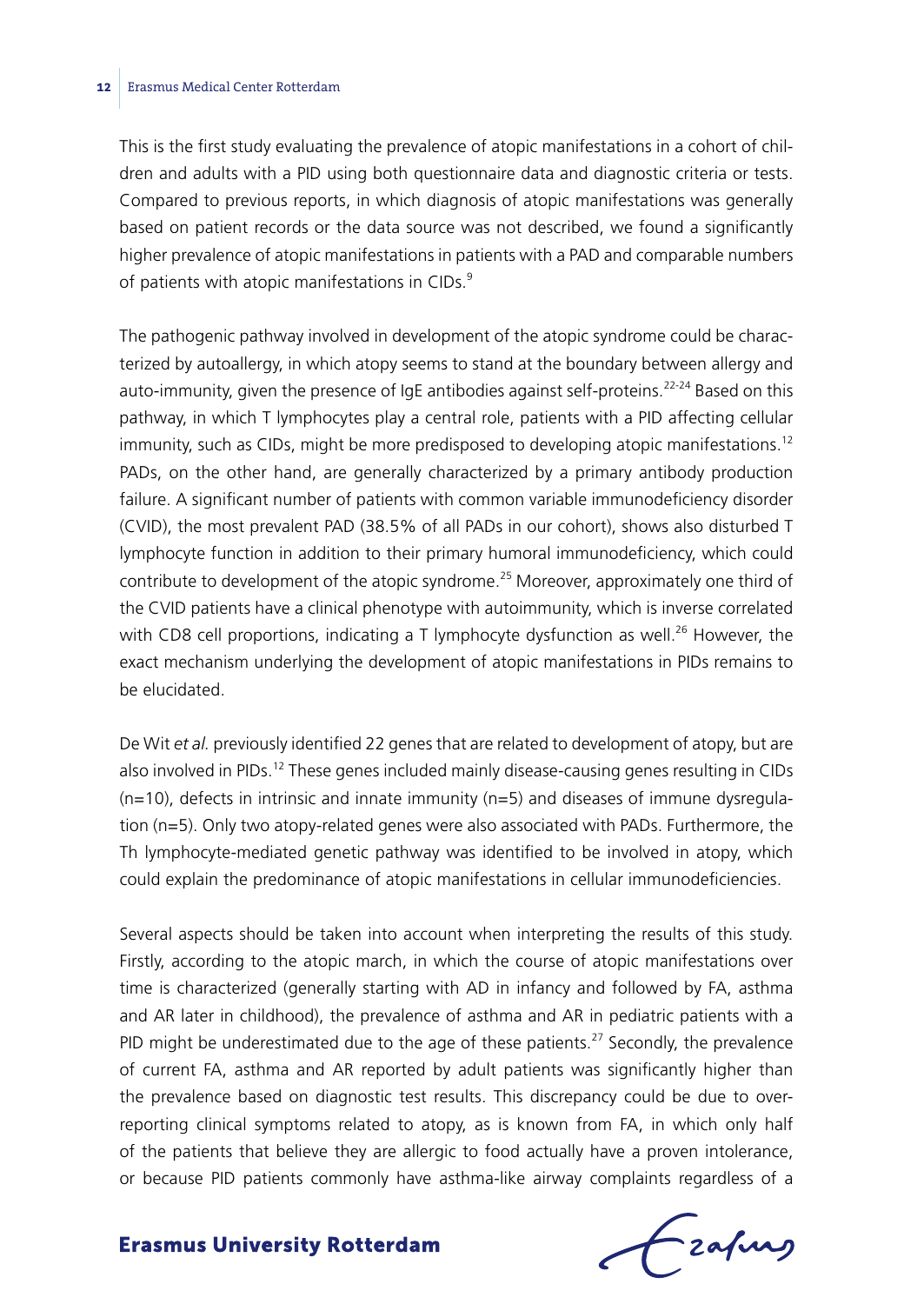positive diagnostic test.28 Furthermore, atopic manifestation have a relapsing-remitting course and a specific progression over time, characterized by the atopic march, resulting in a time-varying prevalence. Moreover, a number of patients with chronic obstructive pulmonary disease could have incorrectly reported presence of current asthma as a result of comparable symptoms between both pulmonary conditions. This could also be the case in the discrepancy between current and ever experienced AR in children as current atopic manifestations were extracted based atopy-associated symptoms and ever experienced manifestations based on the atopy diagnosis. Lastly, data from this study might not be applicable to all PID phenotypes because mainly patients with PADs were included in our cohort. However, PADs represent the largest group of PIDs worldwide and, therefore, our results are relevant to a large number of patients with PIDs. Moreover, symptoms of the atopic syndrome were frequently reported in patients with CIDs, which is in accordance with current literature, despite the low number of patients in this PID group. Additionally, as only patients in a tertiary referral center were included in this study, data might not be applicable for all patients with atopic manifestations.

In this study, atopic manifestations seem to develop earlier in life than the age of PID diagnosis (4.6 years in pediatric and 41.9 years in adult patients). As atopic manifestations generally start in childhood, the high age at which the first atopy-associated symptoms were observed in this study (both in adult patients and partner-controls) could be considered an overestimation as result of a recall bias or because data were based on patientreported outcomes.

In conclusion, this questionnaire-based study shows that patient-reported ever experienced atopic manifestations are more prevalent in adult patients with PIDs as compared with partner-controls. In particular, patients with CIDs and PADs were shown to have a higher chance of developing atopic manifestations. We propose to consider evaluation of patients with CIDs and PADs for atopic manifestations, including asthma, to prevent clinical deterioration. Future studies should pay attention to identifying specific characteristics of atopic manifestations in PIDs that may increase awareness of an underlying PID.

## Acknowledgements

We gratefully thank all patients for their volunteering contributions and acknowledge the assistance in data collection provided by E.G. Visser, MSc.

Lzafurs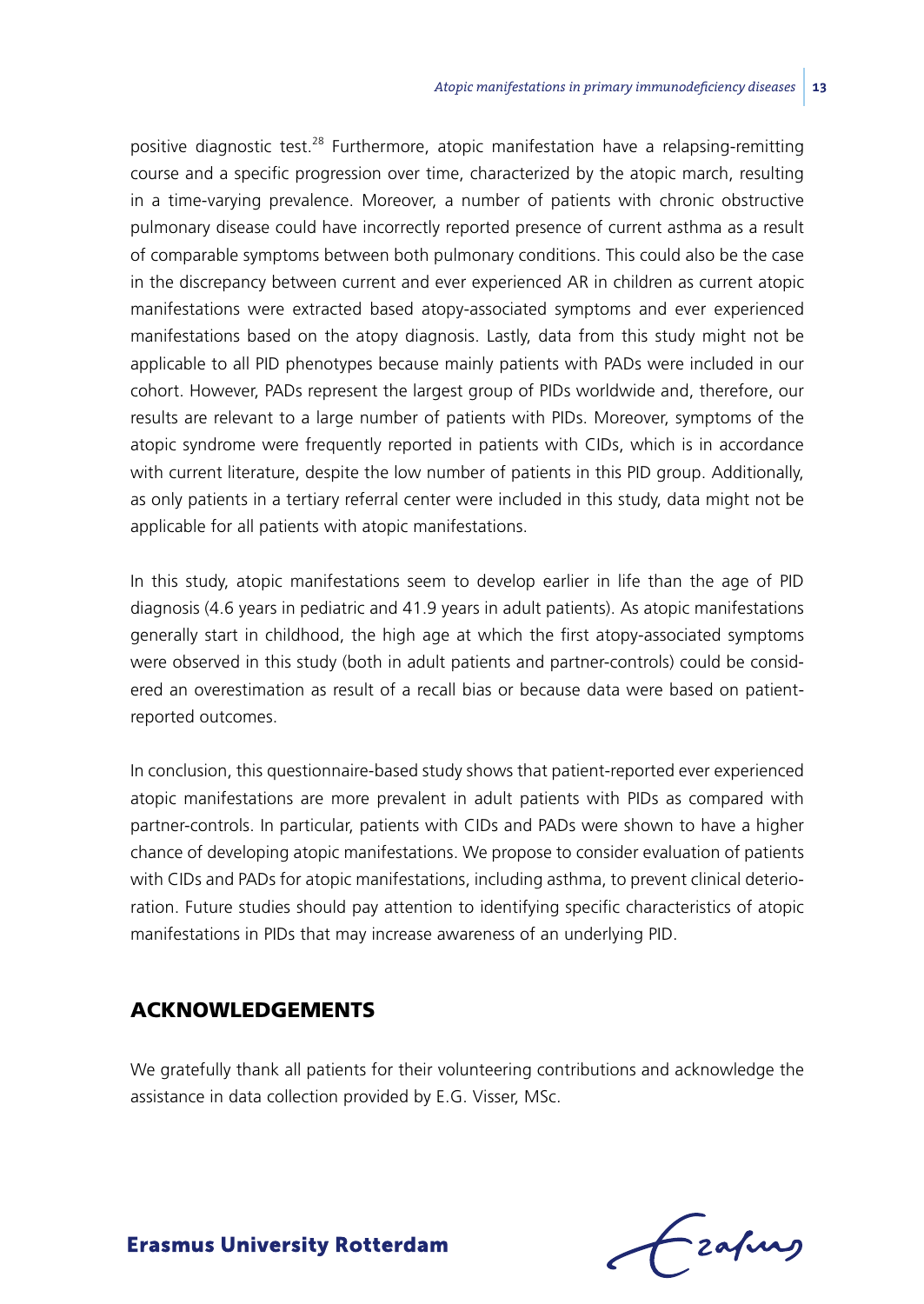## **REFERENCES**

- 1 Picard C, Bobby Gaspar H, Al-Herz W *et al.* International Union of Immunological Societies: 2017 Primary Immunodeficiency Diseases Committee Report on Inborn Errors of Immunity. *J. Clin. Immunol.* 2018; **38**: 96-128.
- 2 Bonilla FA, Khan DA, Ballas ZK *et al.* Practice parameter for the diagnosis and management of primary immunodeficiency. *J. Allergy Clin. Immunol.* 2015; **136**: 1186-205. e78.
- 3 Boyle JM, Buckley RH. Population prevalence of diagnosed primary immunodeficiency diseases in the United States. *J. Clin. Immunol.* 2007; **27**: 497-502.
- 4 Notarangelo LD. Primary immunodeficiencies. *J. Allergy Clin. Immunol.* 2010; **125**: S182-94.
- 5 Samarghitean C, Ortutay C, Vihinen M. Systematic classification of primary immunodeficiencies based on clinical, pathological, and laboratory parameters. *J. Immunol.* 2009; **183**: 7569-75.
- 6 Notarangelo L, Casanova JL, Fischer A *et al.* Primary immunodeficiency diseases: an update. *J. Allergy Clin. Immunol.* 2004; **114**: 677-87.
- 7 de Vries E, European Society for Immunodeficiencies m. Patient-centred screening for primary immunodeficiency, a multi-stage diagnostic protocol designed for non-immunologists: 2011 update. *Clin. Exp. Immunol.* 2012; **167**: 108-19.
- 8 Pichard DC, Freeman AF, Cowen EW. Primary immunodeficiency update: Part I. Syndromes associated with eczematous dermatitis. *J. Am. Acad. Dermatol.* 2015; **73**: 355-64; quiz 65-6.
- 9 de Wit J, Brada RJK, van Veldhuizen J *et al.* Skin disorders are prominent features in primary immunodeficiency diseases: A systematic overview of current data. *Allergy* 2019; **74**: 464-82.
- 10 Tan RA, Corren J. The relationship of rhinitis and asthma, sinusitis, food allergy, and eczema. *Immunol. Allergy Clin. North Am.* 2011; **31**: 481-91.
- 11 Jutel M, Akdis CA. T-cell subset regulation in atopy. *Curr. Allergy Asthma Rep.* 2011; **11**: 139-45.
- 12 de Wit J, van Wijck RTA, Dalm V *et al.* Molecular clustering of genes related to the atopic syndrome: Towards a more tailored approach and personalized medicine? *Clin Transl Allergy* 2019; **9**: 34.
- 13 Molis WE, Bagniewski S, Weaver AL *et al.* Timeliness of diagnosis of asthma in children and its predictors. *Allergy* 2008; **63**: 1529-35.
- 14 McFadden ER, Jr. Natural history of chronic asthma and its long-term effects on pulmonary function. *J. Allergy Clin. Immunol.* 2000; **105**: S535-9.
- 15 Settipane RA. Complications of allergic rhinitis. *Allergy Asthma Proc.* 1999; **20**: 209-13.
- 16 http://isaac.auckland.ac.nz/resources/tools.php?menu=tools1 Accessed December, 2019.
- 17 Williams HC, Burney PG, Hay RJ *et al.* The U.K. Working Party's Diagnostic Criteria for Atopic Dermatitis. I. Derivation of a minimum set of discriminators for atopic dermatitis. *Br. J. Dermatol.* 1994; **131**: 383-96.
- 18 Williams HC, Burney PG, Strachan D *et al.* The U.K. Working Party's Diagnostic Criteria for Atopic Dermatitis. II. Observer variation of clinical diagnosis and signs of atopic dermatitis. *Br. J. Dermatol.* 1994; **131**: 397-405.
- 19 Williams HC, Burney PG, Pembroke AC *et al.* The U.K. Working Party's Diagnostic Criteria for Atopic Dermatitis. III. Independent hospital validation. *Br. J. Dermatol.* 1994; **131**: 406-16.
- 20 https://ginasthma.org/wp-content/uploads/2019/04/GINA-2019-main-Pocket-Guide-wms.pdf. Accessed December, 2019.
- 21 Bousfiha A, Jeddane L, Picard C *et al.* The 2017 IUIS Phenotypic Classification for Primary Immunodeficiencies. *J. Clin. Immunol.* 2018; **38**: 129-43.

frafing